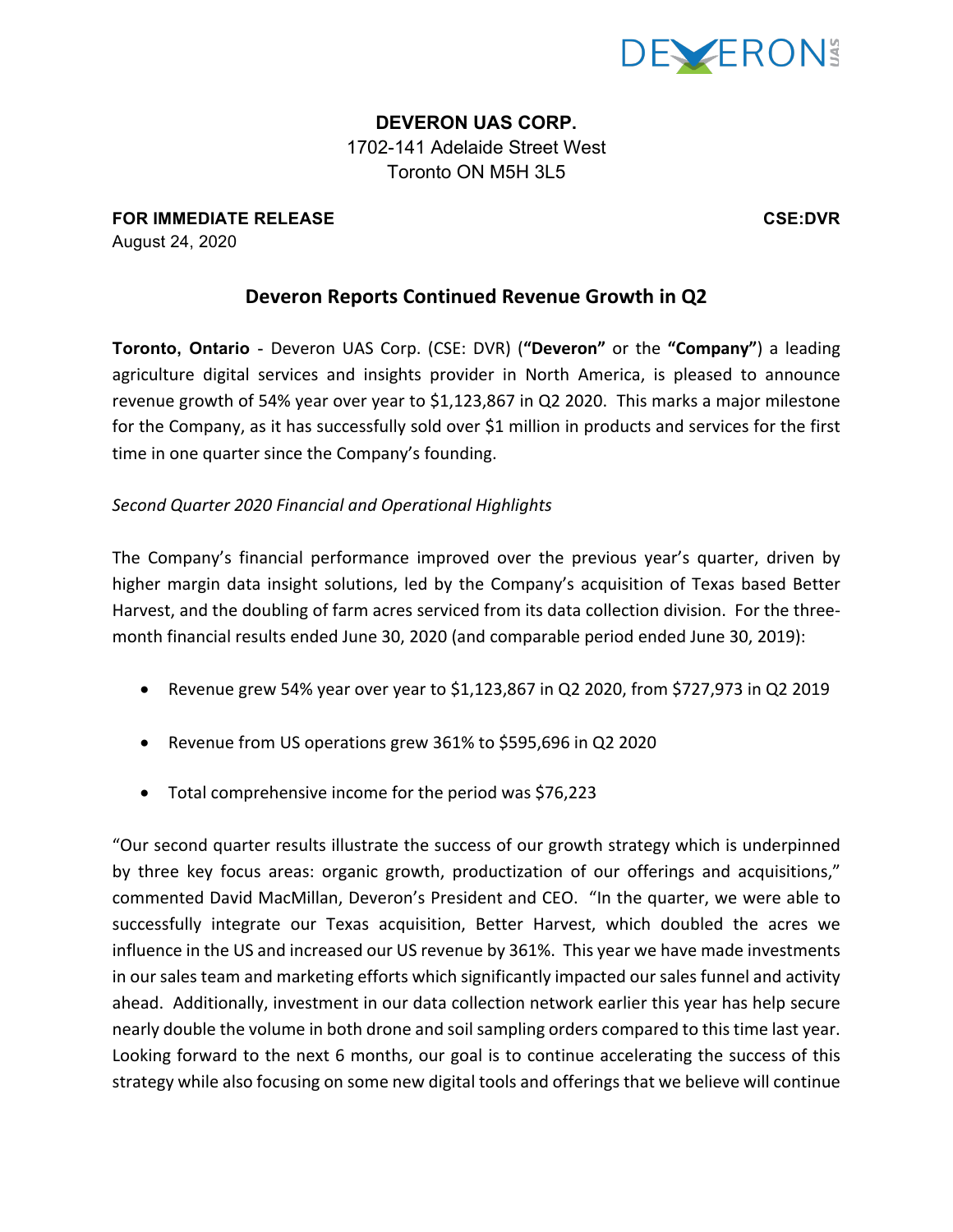

to leverage our ability to scale and service more and more customers throughout North America's farm sector."

### *Summary of Financial Results*

| <b>of</b><br><b>Results</b> | For the three months ended |               | For the six months ended |               |
|-----------------------------|----------------------------|---------------|--------------------------|---------------|
| <b>Operations</b>           |                            |               |                          |               |
|                             | June 30, 2020              | June 30, 2019 | June 30, 2020            | June 30, 2019 |
| <b>Total Revenue</b>        | \$1,123,867                | \$727,973     | \$1,407,287              | \$828,537     |
| <b>Gross Profit</b>         | \$925,631                  | \$508,058     | \$1,105,287              | \$577,891     |
| <b>Gross Profit Margin</b>  | 82%                        | 69%           | 79%                      | 70%           |
| %                           |                            |               |                          |               |
| Operating                   | \$849,408                  | \$609,725     | \$1,598,403              | \$1,562,477   |
| <b>Expenses</b>             |                            |               |                          |               |
| Total                       |                            |               |                          |               |
| Comprehensive               | \$76,223                   | \$(101,667)   | \$(492,560)              | \$ (984, 586) |
| Income (Loss)               |                            |               |                          |               |
| Weighted Average            |                            |               |                          |               |
| <b>Shares</b><br>Common     | 49.8 M                     | 37.9 M        | 44.1 M                   | 37.9 M        |
| Outstanding                 |                            |               |                          |               |
| <b>Per Share:</b>           |                            |               |                          |               |
| Comprehensive               | \$0.00                     | \$(0.00)      | \$(0.01)                 | \$(0.03)      |
| Net Gain (Loss)             |                            |               |                          |               |

# *Operational Highlights for Q2:*

In the second quarter, Deveron was able to achieve key objectives and successes that had a positive impact on the Company's trajectory:

• On April 7, Deveron closed a private placement for \$655,000 by a group of strategic investors led by Bill Linton. Mr. Linton was appointed as a Director and non-executive Chairman of the Board. Mr. Linton is an experienced director and private investor and currently serves on the Boards of TMX Group (TSE: X), Empire Company (TSE: EMP.A) and CSL Group. He has invested in several successful private companies and retired in 2012 as the CFO of Rogers Communications.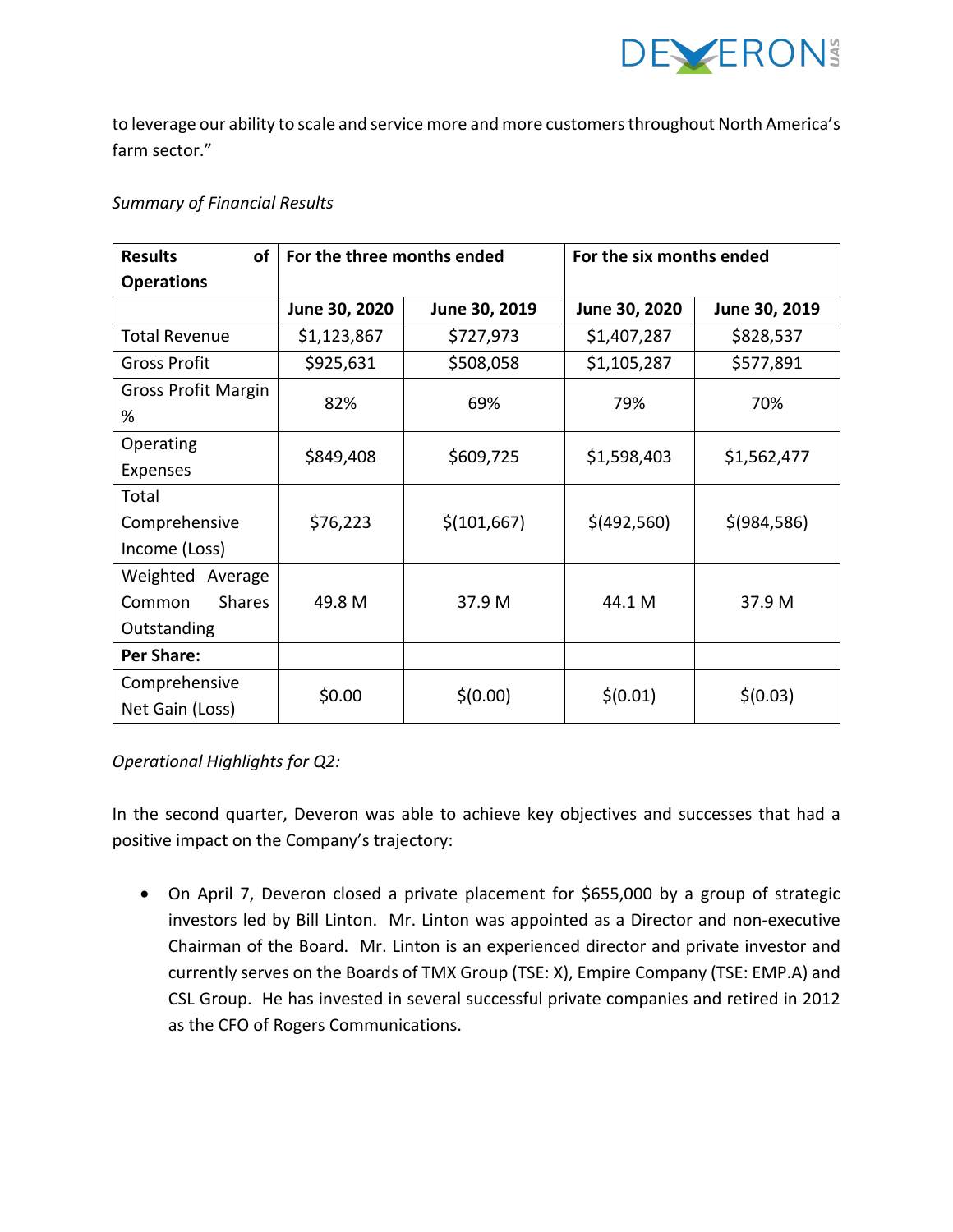

- On April 17, Deveron closed the  $2^{nd}$  tranche of a private placement for \$700,000, which combined with the first tranche, Deveron issued 13,550,000 Units for aggregate gross proceeds of \$1,355,000.
- On May 11, Deveron acquired Better Harvest, a Texas based agronomy solutions firm further expanding its US footprint by over 100,000 customer acres. Better Harvest had unaudited reported revenue of \$471,769 USD in 2019.
- On June 18, Deveron announced the national launch of a plant tissue testing service in collaboration with A & L Canada Laboratories to continue to build on the Company's turnkey data collection offering. Tissue sampling complements other progressive precision agriculture programs and is a value-add to traditional soil sampling.

## Subsequent to Q2

• On July 7, Deveron announced that it is providing a turnkey data service program to Terramera, a global ag-tech leader fusing science, nature and artificial intelligence to transform how food is grown. The collaboration allows Terramerra access to Deveron's drone data network to provide high fidelity insight on numerous sites across Canada and the United States

### *Business Outlook*

"The second quarter affirmed our beliefs about the value that our products and services provide our customers," commented David MacMillan, Deveron's President and CEO. "As engagement within our sales pipeline continues to grow and our team continues to push efficient turn around from the field to the creation of tangible data that helps leaders in agriculture make better decisions, we only see our success accelerating. With a quarter under our belt of our integration of Better Harvest and increased activity in the United States, we see a lot of opportunities to consolidate a fragmented service market and align great businesses toward a common goal of providing better, unbiased information to improve efficiencies on farms. We are looking forward to a busy fall and have already seen increased demand as the soil sampling season gets underway following wheat harvest across a number of our operating nodes. Finally, although COVID-19 has challenged our ability as a company to deliver our services, to date we have not experienced any major impact on our business activity."

The Management's Discussion and Analysis for the period and the accompanying Financial Statements and notes are available under the Company's profile on SEDAR at www.sedar.com.